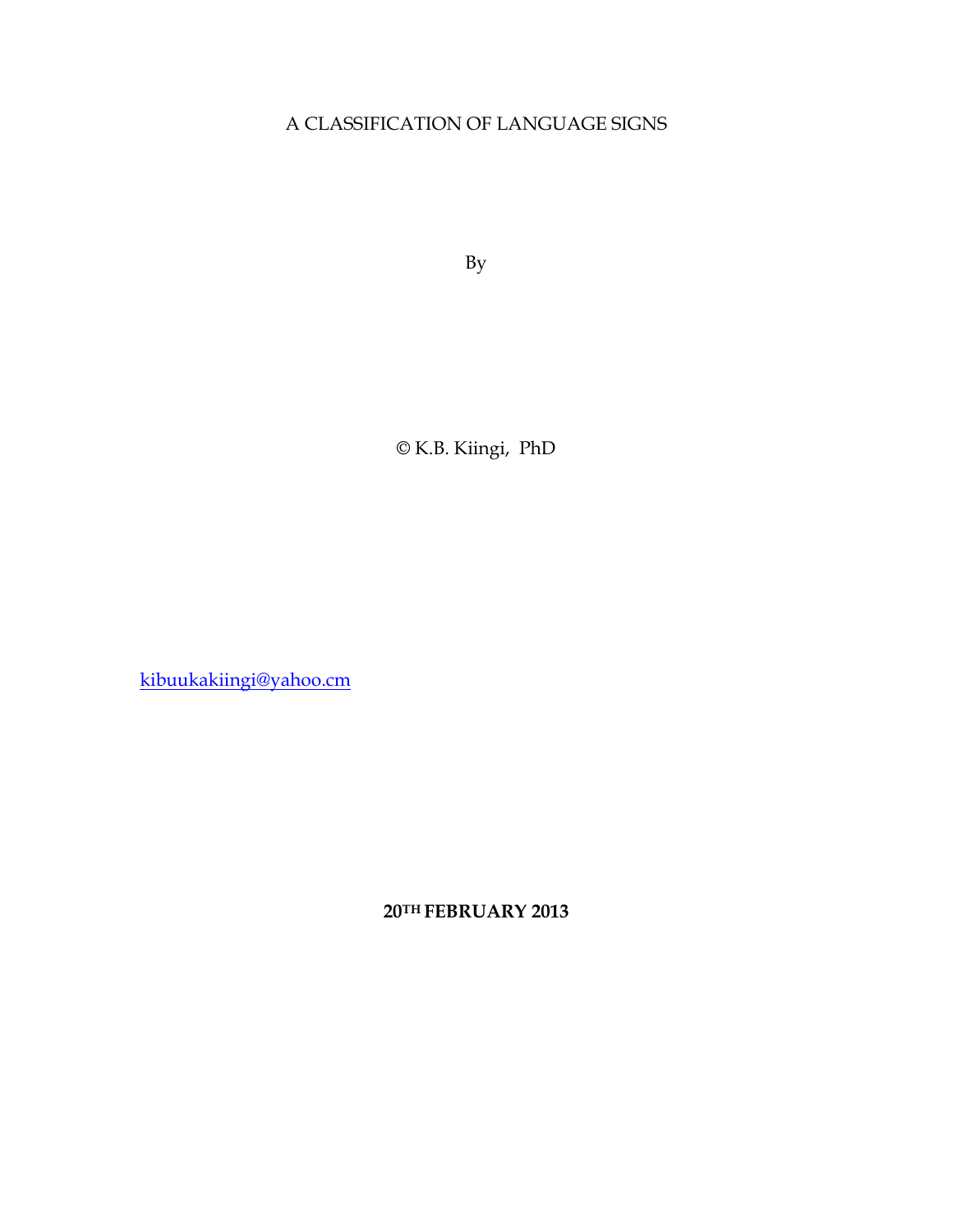## **A CLASSIFICATION OF LANGUAGE SIGNS**

As a way of developing and stabilizing my domainal role theory<sup>1</sup>, I wish, in this short paper, to present a clear application of it to the problem of classifying language signs, i.e. words in spoken language and signs (i.e. in a narrower sense) in sign language. Let the presentation orientate itself towards the adjoining diagram.



Diagram: Classification of language signs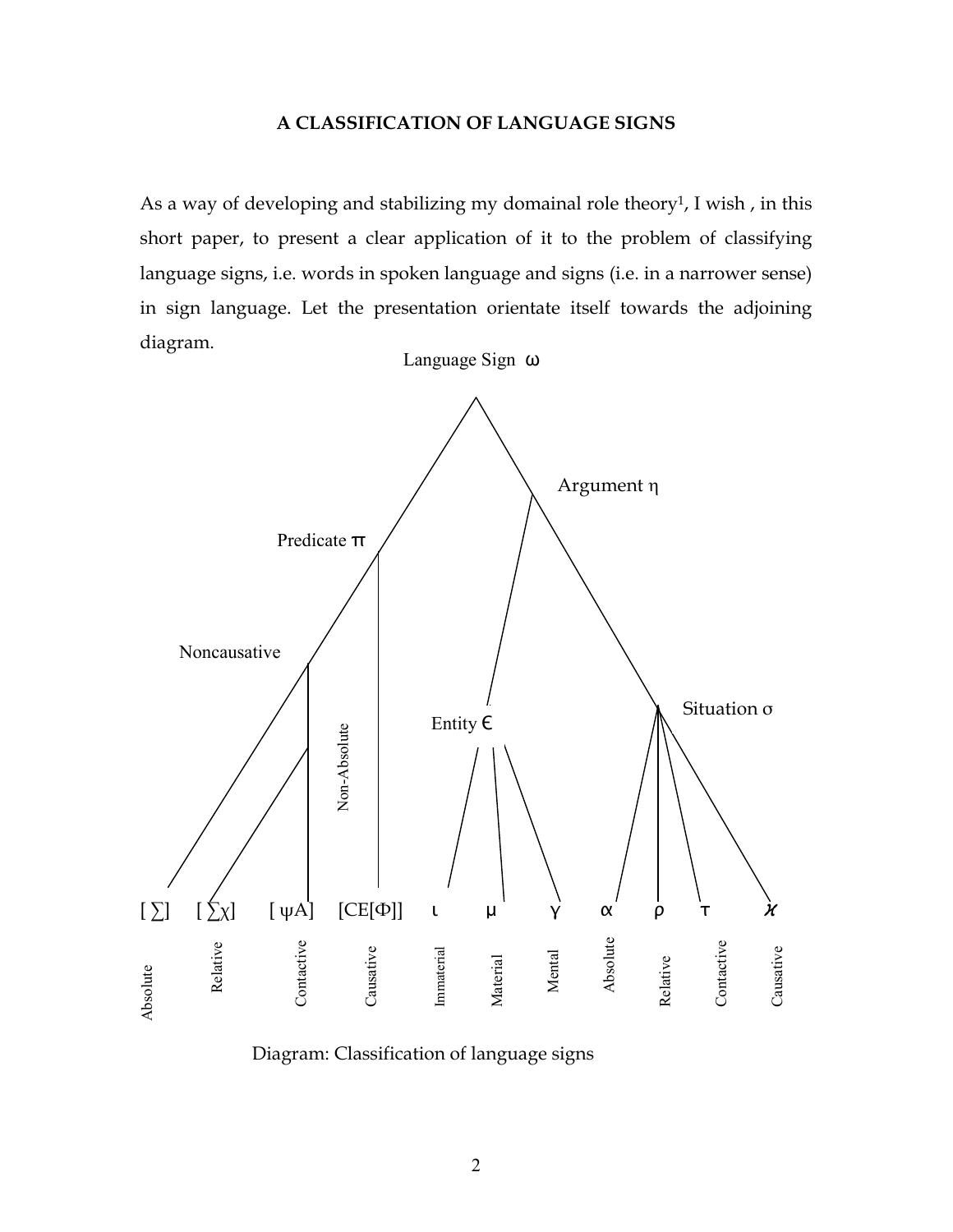First and foremost, in order to accord with modern predicate logic, signs  $\omega$  split into predicates  $π$  and argumentsη.

There are four and only four predicate classes<sup>2</sup>, viz absolute, relative, contactive and causative predicates. An absolute predicate is either a CHANGE BEARER B or NONCHANGE BEARER Z; [ $\Sigma$ ] =[B], [Z]. A relative predicate is [ $\Sigma$ X] where Χ represents REFERENCE R, COMITATIVE J, DIRECTION D, SOURCE S, MEDIATE M, GOAL G, MEASURE Q, MEMBER –OF K PART-OF W, AUGMENTATIVE –OF U, EQUATIVE-OF I, DIMINUTIVE-OF L. A contactive predicate is  $[\Psi A]$  where  $\Psi = N$ , T with N as DYNAMIC CONTACTOR, and T as STATIC CONTACTOR; A represents CONTACTED. If  $[Φ] = [Σ]$ ,  $[ΣX]$ ,  $[ψA]$  then a causative predicate is [CE[Ф]] where C and E stand for CAUSER and CAUSED respectively.

Turning to arguments, it is noted that an argument is either an entity  $\epsilon$  or a situation  $\sigma$ . There are three entity classes: immaterial  $\iota$ , material  $\mu$ , and mental γ<sup>3</sup>. An immaterial entity is a MASS a, SET k, UNIT u, NUMBER n, SPACE l, or TIME t. A material entity is a piece of MATTER m, ABIOTIC r, BIOTIC o, PLANT b, ANIMAL z, or HUMAN h. A mental entity is a PERCEPTION e, EMOTION f, COGNITION c, PSYCHOMOTOR v, COMMUNICATION s, or RATIOCINATION p. There are four situation classes: absolute α, relative ρ, contactive  $\tau$ , and causative  $\chi^4$ .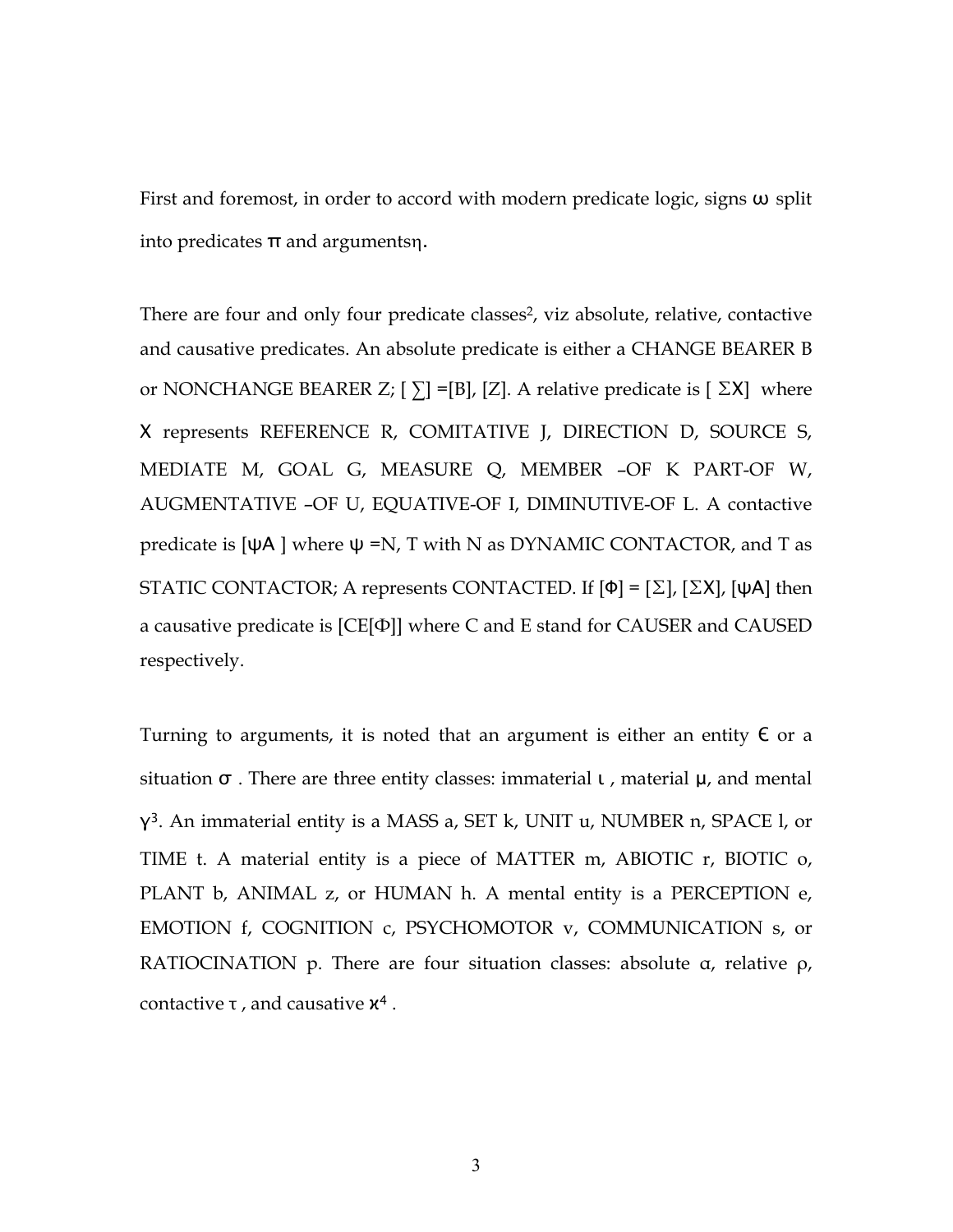The classification so far is condensable to :

1. 
$$
\omega = \pi, \eta
$$
  
\n2.  $\pi = [\sum], [\sum X], [\psi A], [CE[\phi]]$   
\n3.  $[\sum], [Z], [B]$   
\n4.  $\chi = R, J, D, S, M, G, Q, K, W, U, I, L$   
\n(4b)  $\psi = N, T$   
\n5.  $\eta = \mathsf{C}, \sigma$   
\n6.  $\mathsf{C} = \mathsf{L}, \mu, \Upsilon$   
\n7.  $\mathsf{L} = a, k, u, n, l, t$   
\n8.  $\mu = m, r, o, b, z, h$   
\n9.  $\Upsilon = e, f, c, v, s, p$   
\n10.  $\sigma = \alpha, \rho, \tau, \chi$ 

In order to exemplify predicates and arguments in (13)- (20) we need the concepts of domain<sup>5</sup> and semantic equation<sup>6</sup> in (11) and (12) respectively.

11. 
$$
\delta = \iota''
$$
,  $\mu''$ ,  $\Upsilon''$ ,  $\alpha''$ ,  $\rho''$ ,  $\tau''$ ,  $\sigma''$ ,

- 12.  $\sigma = \eta_1 (\sigma) + ... + \eta_n (\sigma)$
- 13(a) The ball blackens.
- (13b) Br(m")
- (13c) Br (m'') =  $r(\alpha)$
- (14a) The ball becomes black.
- (14b) Br(m") Kk (m")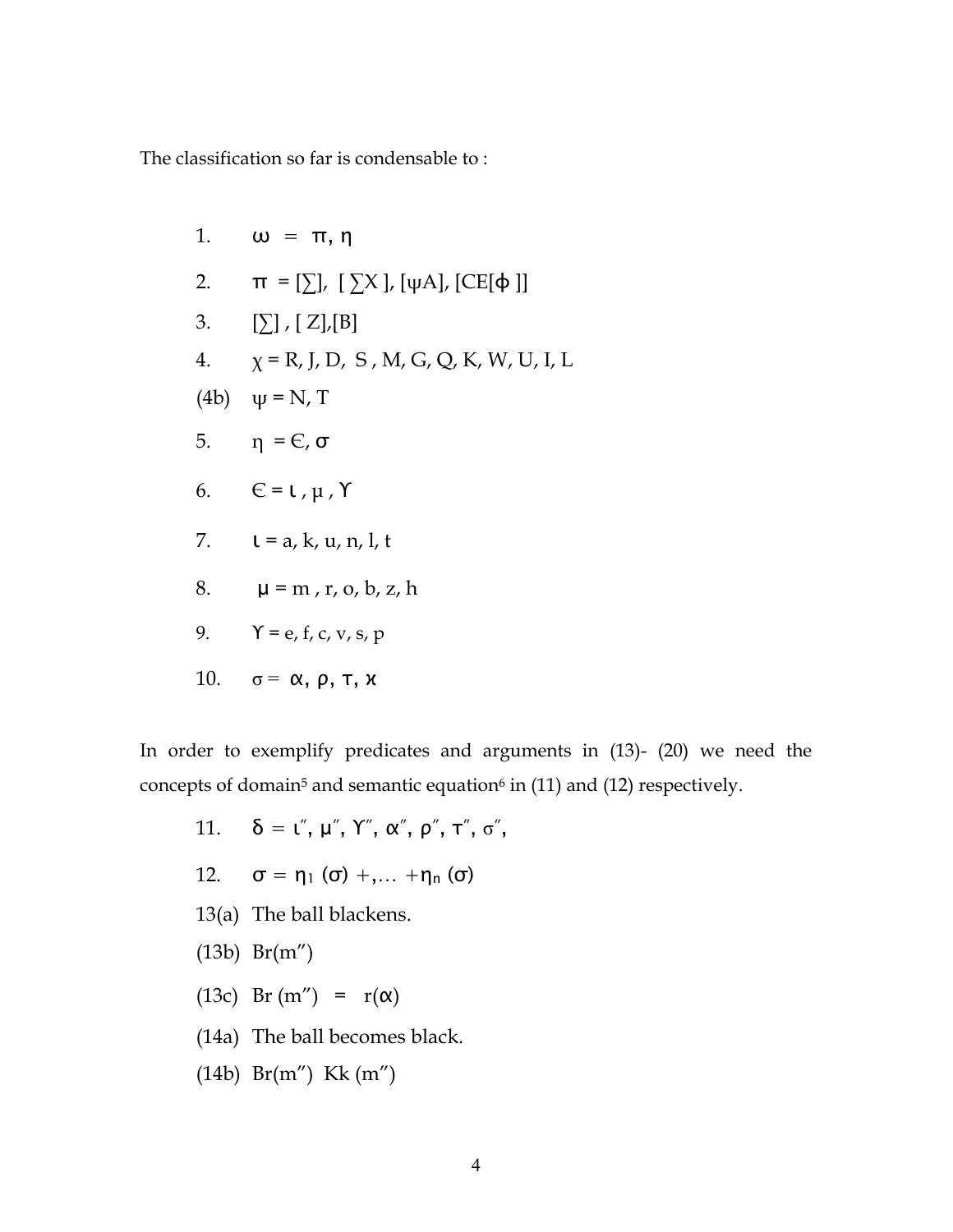- (14c)  $Br(m'') K k(m'') = r(\rho) + k(\rho)$
- (15a) Fatuma kicks the ball.
- (15b)  $N h(v'')$  A r (m")
- (15c) Nh( v") A r(m") = h(  $\tau$ ) + r ( $\tau$ )
- (16ª) The farmer slaughters a bull.
- (16b)  $Ch(v'') E [Bz (o'')]$
- (16c) Ch(v") E  $[{\rm Bz} (o'')] = h(x) + z(x)$
- (17a) Fatuma gives Ali a ball.
- (17b) Ch<sub>1</sub> (v'') E [Nh<sub>2</sub>(v'') A r(m'')]
- (17c) Ch<sub>1</sub> (ν'') E [Nh<sub>2</sub>(ν'') Ar(m'')] = h<sub>1</sub>(**x**) + h<sub>2</sub>(**x**) +r **x**)
- (18a) Fatuma (h) opened the door  $(r_2)$  with a key  $(r_1)$ .
- (18b)  $Ch(V'') E[Cr_1(m'') E [ Br_2(m'')] ]$
- (18c) Ch(v")  $E[Cr_1(m'') E [ Br_2(m'')] = h(x) + r_1(x) + r_2(x)$
- (19a) Fatuma teaches Ali theoretical physics at home.
- (19b)  $[Ch_1(Y)E[Nh_2(Y) Ak(Y)]]RI(h'')$
- (19c)  $[Ch_1(Y)E[Nh_2(Y) Ak(Y)]]Rl(h'') = h_1(\mathbf{x}) + h_2(\mathbf{x}) + k(\mathbf{x}) + l(\mathbf{x})$
- (20a) Writing leads to fame.
- (20b) C  $\times$  (s") E [ B $\alpha$  (f")]
- (20c) C  $\mathsf{x}$  (s") E [ B $\alpha$  (f")] =  $\mathsf{x}(\mathsf{x}) + \alpha(\mathsf{x})$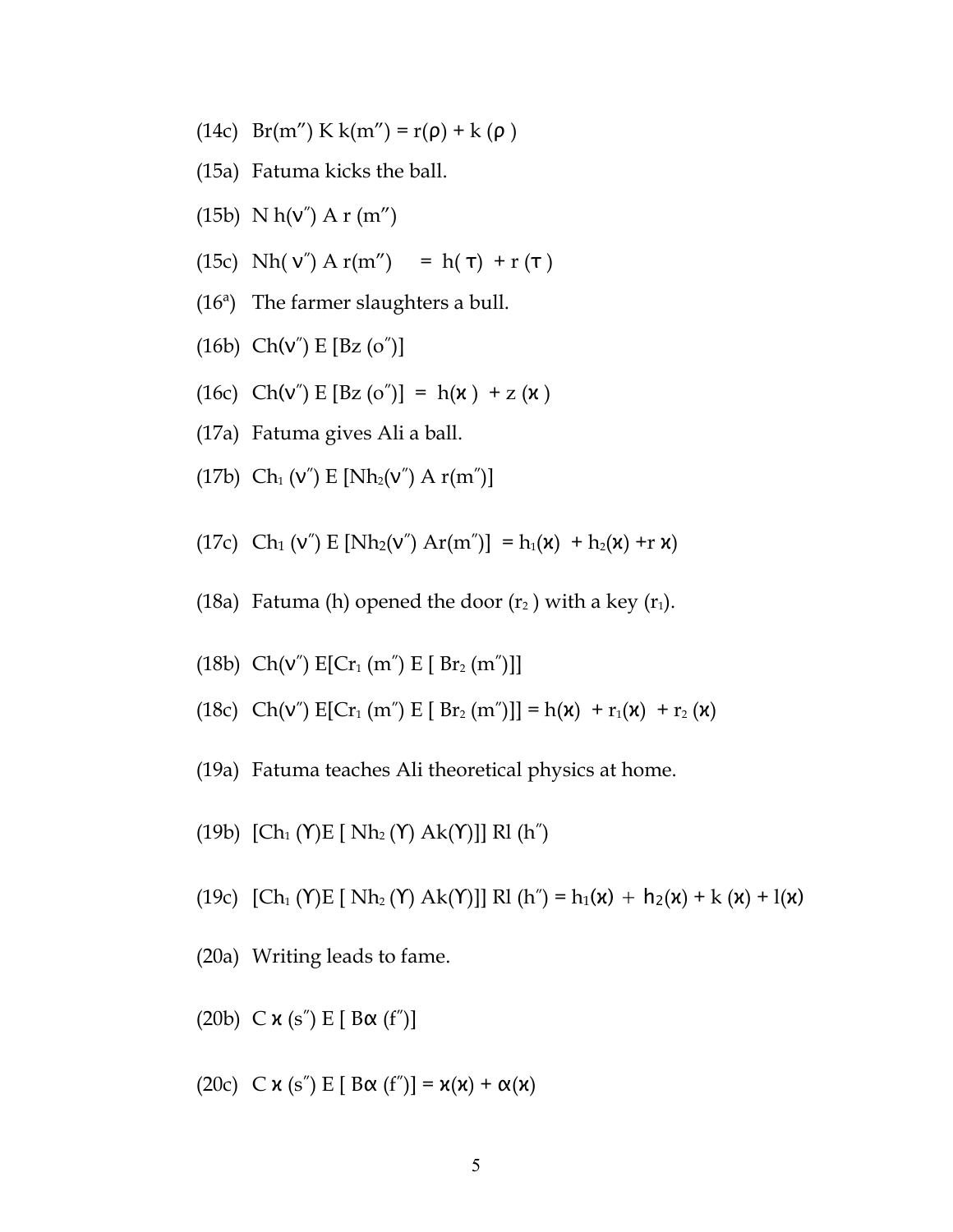From this paper, four conclusions are drawable.

First, it is to be noted that formalization in domainal role theory is clearly an elaboration on that in predicate<sup>7</sup> calculus; in fact it can be made more compact as shown in (14)′ –(20)′.

|  | $(14)'$ r[BK]k OR [BK] rk         |  |                                                                 |
|--|-----------------------------------|--|-----------------------------------------------------------------|
|  | $(15)'$ h[NA]r OR [NA]hr          |  |                                                                 |
|  | $(16)'$ h[CE[B]]z OR [CE[B]] $hz$ |  |                                                                 |
|  |                                   |  | $(17)'$ h <sub>1</sub> [CE[NA]] $h_2 r$ OR [CE[NA]] $h_1 h_2 r$ |
|  |                                   |  | $(18)'$ h[CE[CE[B]]] $r_1 r_2$ OR [CE[CE[B]]] h $r_1 r_2$       |
|  | $(19)'$ x [BR]l OR [BR] xl        |  |                                                                 |
|  |                                   |  |                                                                 |

(20)'  $\mathbf{x}$  [CE[B]] $\alpha$  OR [CE[B]] $\mathbf{x}$   $\alpha$ 

Second, taking Ugandan Sign Language (USL) as a test language, it is hypothesizable that generation of predicates from semantic roles (or functions) meshes very well with the isomorphism between syntax and semantics as shown in  $(21-(26)^8)$ .

- (21) <S $\|V\geq \mathbb{E}\left[\sum_{i=1}^{n} \mathbb{E} \mathbb{E} \mathbb{E} \mathbb{E} \mathbb{E} \mathbb{E} \mathbb{E} \mathbb{E} \mathbb{E} \mathbb{E} \mathbb{E} \mathbb{E} \mathbb{E} \mathbb{E} \mathbb{E} \mathbb{E} \mathbb{E} \mathbb{E} \mathbb{E} \mathbb{E} \mathbb{E} \mathbb{E} \mathbb{E} \mathbb{E} \mathbb{E} \mathbb{E} \mathbb{E} \mathbb{E} \mathbb{E} \mathbb{E} \mathbb{E} \mathbb{$ (22)  $\langle S X || V \rangle$   $\cong$   $[\Sigma X]$
- (23)  $\langle \text{SO} \rangle |V\rangle \cong | \text{WA} |$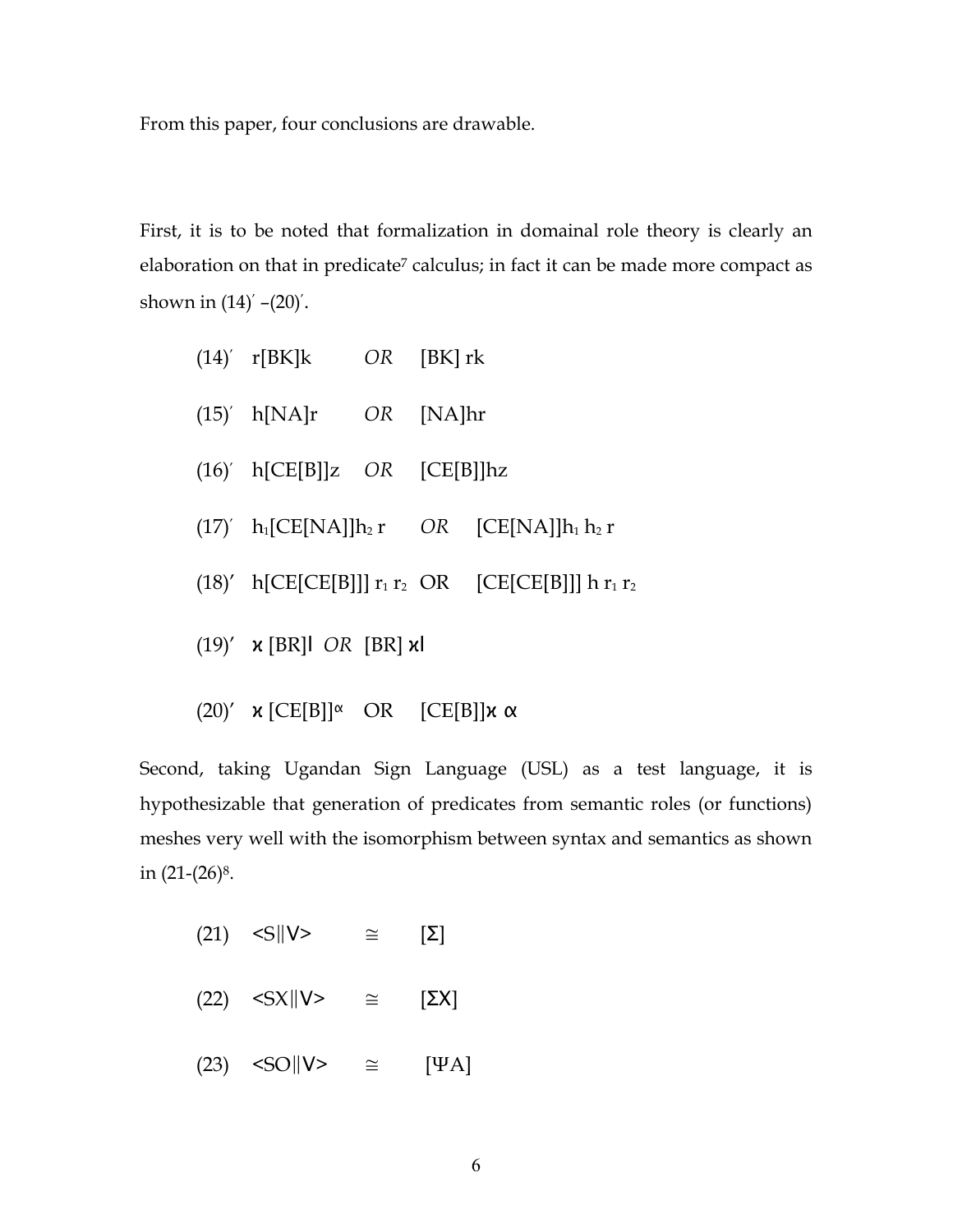| $\langle 21 \rangle (24)$ $\langle SO  V \rangle$                                                            | $\cong$ | $[CE[\Sigma]]$  |
|--------------------------------------------------------------------------------------------------------------|---------|-----------------|
| <22>(25) <so td="" v="" x=""   ="" ≅<="" ≥=""><td></td><td><math>[CE[<math>\Sigma</math>X]]</math></td></so> |         | $[CE[\SigmaX]]$ |
| $\langle 23 \rangle (26)$ $\langle S \text{ OO}    \text{V} \rangle \cong$                                   |         | $[CE[\Psi A]]$  |

Third, without recourse to the syntactic functions in spoken language, the basic sentence patterns of English and USL can be compared as follows:

| Universal Predicate | Basic English Sentence<br>Pattern             | Basic USL Sentence<br>Pattern                                                    |
|---------------------|-----------------------------------------------|----------------------------------------------------------------------------------|
| $[\Sigma]$          | $\langle \eta_I[X]\rangle$                    | $\leq$ η   [Σ]>                                                                  |
| $[\Sigma X]$        | $\langle \eta_I[\Sigma X] \eta \rangle$       | $<\eta$ <sub>I</sub> $\eta$   [ $\Sigma \chi$ ]>                                 |
| $[\Psi A]$          | $<$ η <sub>Ι</sub> [ΨΑ]η>                     | $\langle \eta_{\rm I} \eta \parallel [\Psi A] \rangle$                           |
| $[CE[\Sigma]]$      | $<\eta_{II}[CE[\Sigma]]\eta_{I}>$             | $<\eta_{II} \eta_I$   [CE[ $\Sigma$ ]]>                                          |
| $[CE[\Sigma A]]$    | $<$ η <sub>ιι</sub> [CE[Σχ]]η <sub>ι</sub> η> | $\langle \eta_{\text{II}} \eta_{\text{I}} \eta \rangle$    $[CE[\Sigma \chi]]$ > |
| $[CE[\Psi A]]$      | $<$ η <sub>II</sub> [CE[ΨA]]η <sub>I</sub> η> | $\langle \eta_{II} \eta_I \eta \parallel [CE[\Psi A]] \rangle$                   |

Fourth, and finally, this paper seems to adumbrate the idea of a grammar without nouns, verbs, adjectives, and prepositions. In such a predicate grammar, a search for "word" classes in sign language would no longer be a captivating occupation, for aural-oral signs of spoken language and visual-gestural signs of signed language are subsumable under predicates and arguments.